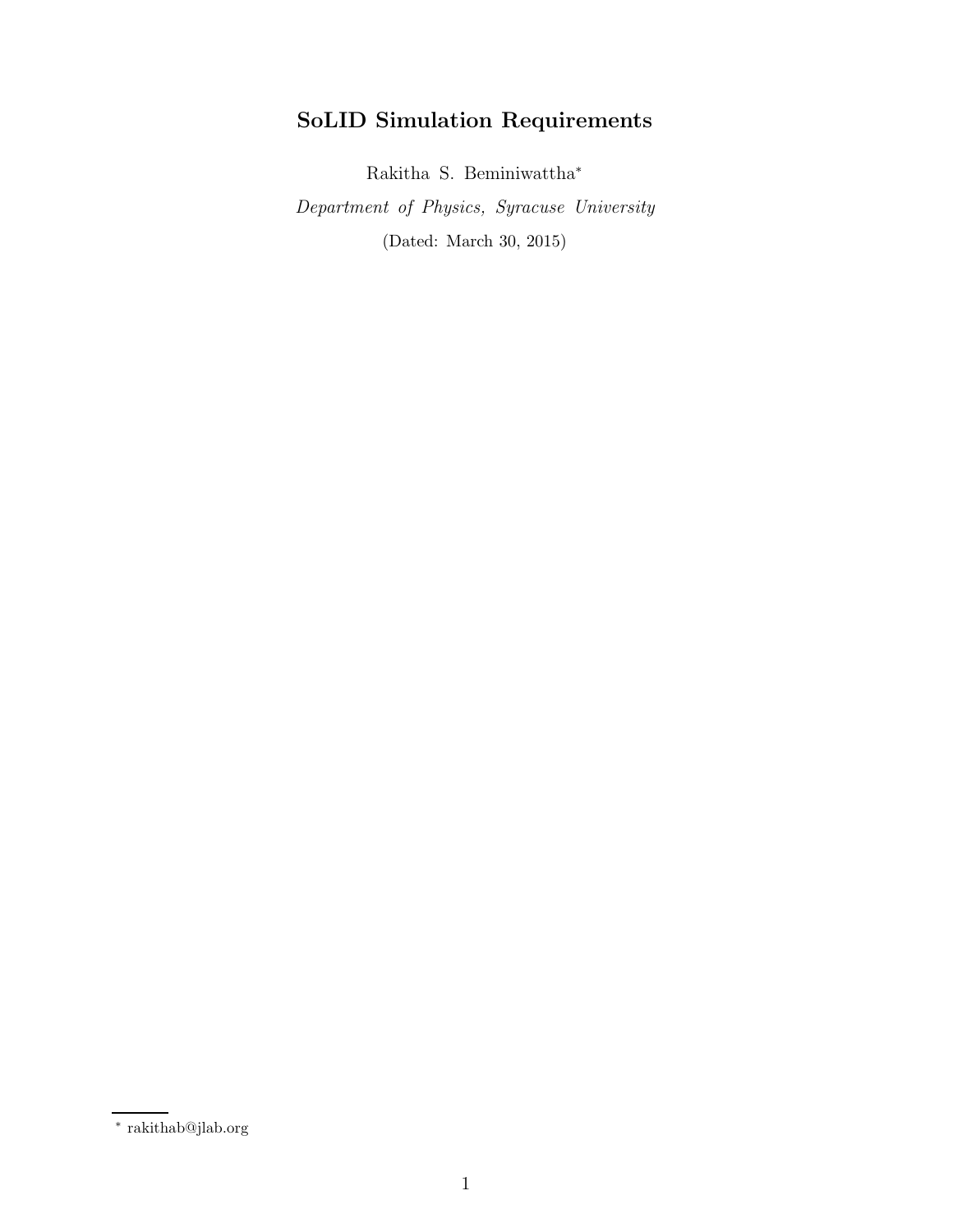### I. INTRODUCTION

This is a summary of what SoLID experiment requires from a simulation software. Based on what is required, we can build a simulation framework using resources available. The simulation software framework can be divided into three sections, the input, the Simulation kernel and the output.

#### II. SIMULATION INPUT

Simulation input includes geometry, materials, event generators and other configurations including beam current, kinematics and other parameters. The inputs can easily be controlled by using macro files but a Graphical User Interface (GUI) to control inputs is preferred. See Figure 1.



FIG. 1. Simulation input summary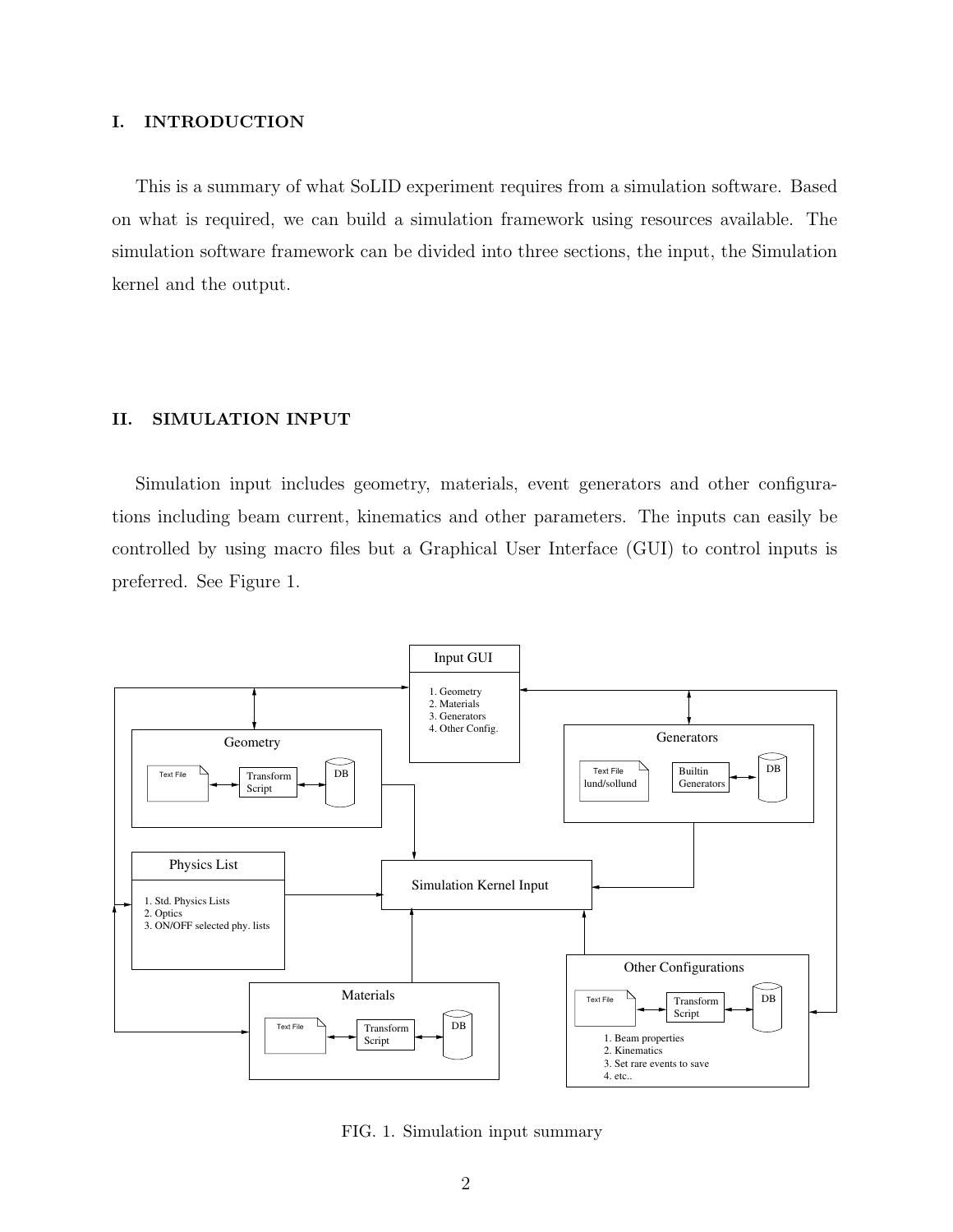## A. Geometry

- Geometry can be read from a set of text files for local/development work
- Official/stable release geometry can be reads from a central or local database for simulations after development works
- Geometry parameters can be read either from a central OR local database or text file
	- Geometry text files can be generated from the database or database tables can be generated from the text files (using set of transform scripts)
- This can be a GEMC inspired design
- The database or text files are read by the simulation kernel to generate geometries using standard Geant4 geometry generation framework.
- It is not recommended to generate geometry through GDML
- Materials can be read from std. Geant4 tables (NIST and etc.) or text files or the database
- Need thorough volume overlap and overshoot checks.
- Need to have a mode to enable that will abort simulation if volume overlap and overshoot checks failed

## B. Event Generator Related

- Can use built in generators or lund/sollund style input
- Support Built-in generators for important background or main signal simulations (Pions, DIS, elastic, inelastic, ..) - Can be imported from Remoll
- Better to have number weighted generators that will save computing time and will be useful for trigger and background related simulations
- Remoll has number weighted pions background generators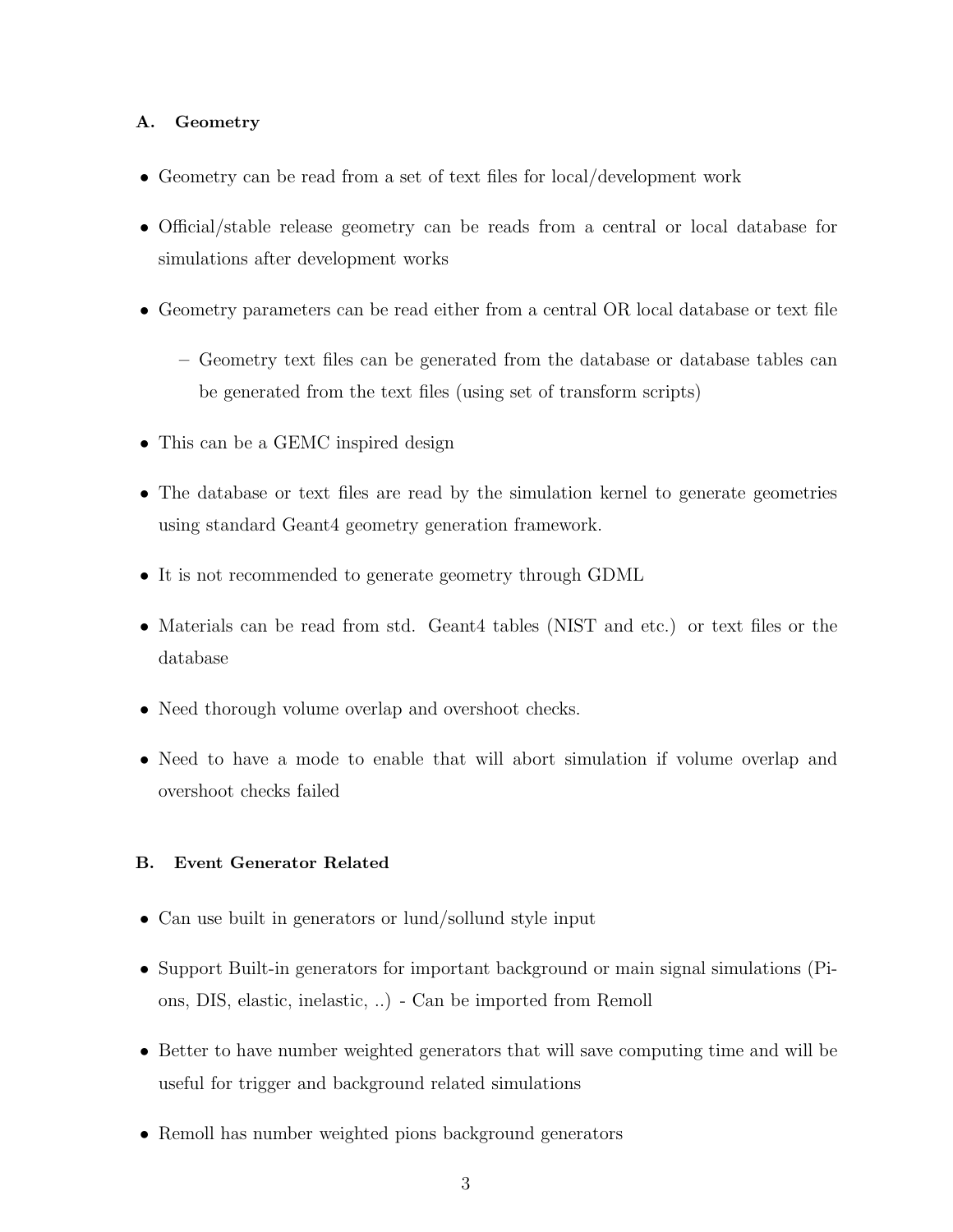#### C. Other Configurations

- Define output format
- Kinematics
- Define rare event tracking
- Raster and other electron beam configurations
- Digitization parameters and channel maps and etc.
- $\bullet$  ....

### D. Input GUI

• Have a GEMC style GUI to control all the simulation inputs

## III. SIMULATION CORE SYSTEM (KERNEL)

The core of SoLID simulation can be developed using widely available Geant4 code framework or a forked version of the GEMC 2.0 framework. A summary of basic requirements of a simulation kernel that should suite SoLID simulation are listed here.

- Directly use Geant4 simulation framework with C++ and Root libraries
- Can be build using either GEMC framework or based on standard C++ and Geant4 framework based (Remoll style)
- Needs to support kryptonite materials and proper energy deposit support for it -
- Needs to save random number generator and input status for less time consuming Geant4 particle tracking
- Save output to root directly
- Have the choice to save to evio format that will be helpful for future main analyzer input and trigger simulation input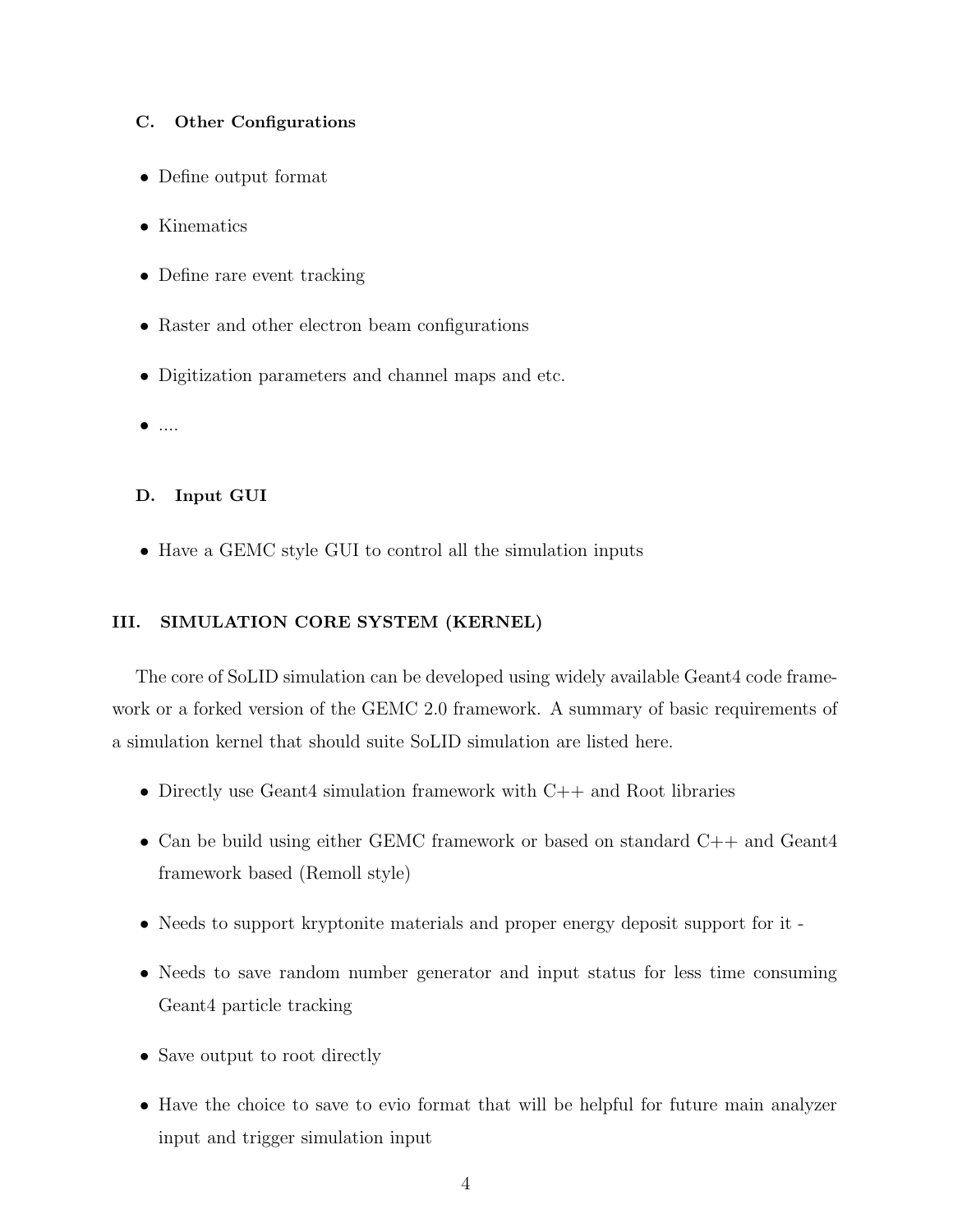- Ability to turn ON/OFF individual physics processes : for example, enable only EM or Hadronic physics
- Optical physics support
- Digitization : This could be part of simulation output but good to be built into the framework

## IV. SIMULATION OUTPUT

A summary of required simulation output is given here. See attached figure 2 for a diagram of simulation output.

• Self-explanatory output : Ability to access all the input parameters or links to access input parameters, the goal is to be able to reproduce simulation to get same output



FIG. 2. Simulation output summary